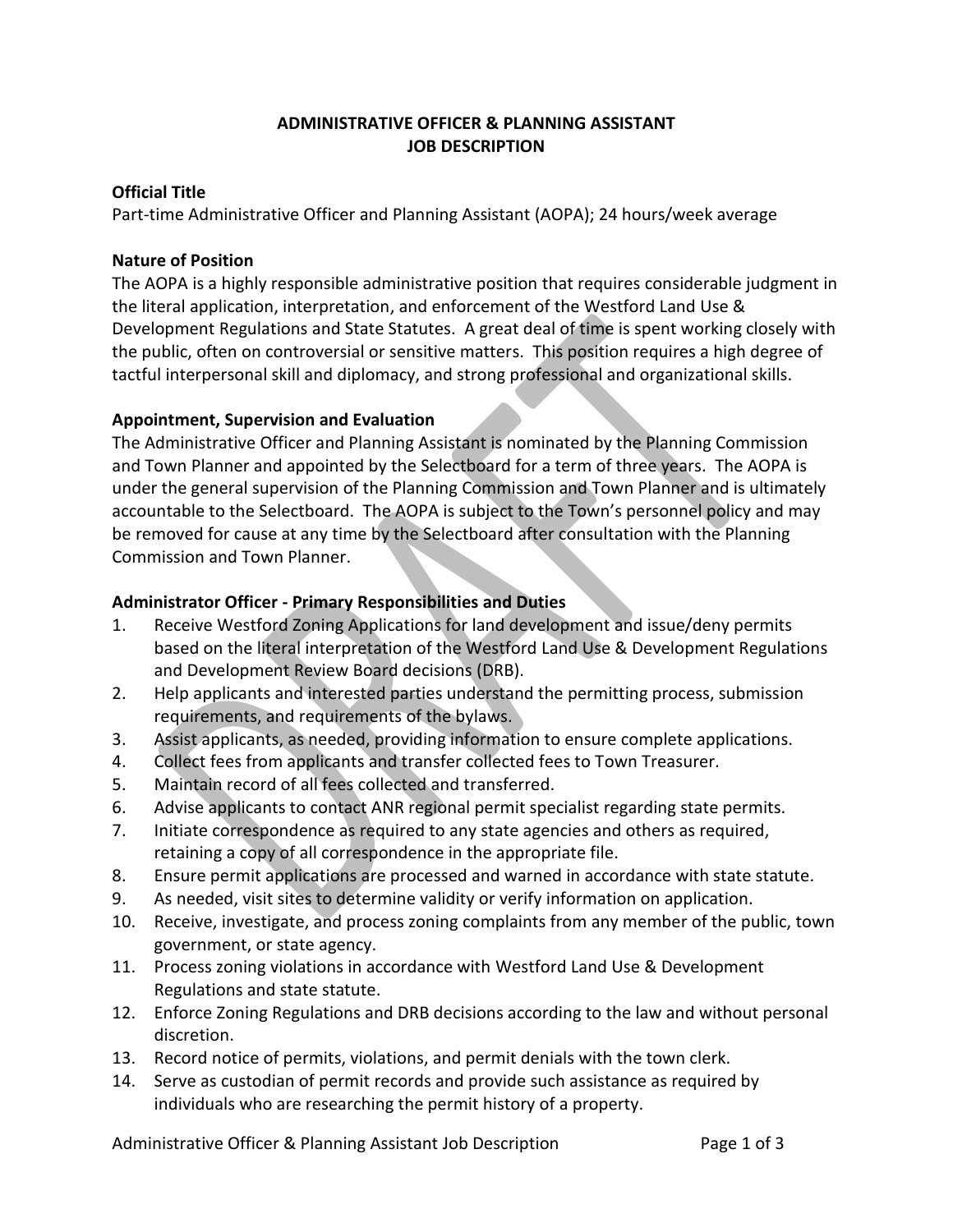- 15. Interact with the public in a positive manner that inspires confidence in the town.
- 16. Review Environmental Court documents and assist Town Attorney, if necessary, to gather information regarding Environmental Court appeals.
- 17. Design of zoning permit applications and appeal forms, instructions, memos of record and letters.
- 18. Maintain an adequate supply of bylaws and forms/instructions in the Town Office for land development permits.
- 19. Maintain the zoning portions of the Town website.
- 20. To stay up to date on local regulations, state statute and court precedents.
- 21. Attend Planning Commission, DRB, Selectboard and other meetings as needed to discuss zoning matters and keep town boards apprised of issues, concerns, and opportunities associated with zoning.
- 22. Advise the Selectboard annually regarding the adequacy of the current permit fees being assessed.
- 23. Prepare report summarizing zoning activities for the annual Westford Town Report.
- 24. Maintain communication and coordination between the Town Clerk, Treasurer, Listers. Selectboard, Planning Commission, Development Review Board, Conservation Commission and Planning Coordinator, as necessary, to assure smooth Town administration and enforcement of Town bylaws.
- **25.** Perform other duties as assigned and agreed to

# **Planning Assistant - Primary Responsibilities and Duties**

Assisting the Town Planner, including but not limited to the following:

- 1. Provide explanation of the Regulations to property owners, developers, legal and real estate professionals, and other members of the general public in regard to Development Review Board (DRB) applications.
- 2. Administer the bylaws literally and shall not have the power to advise the DRB to permit any land development that is not in conformance with those bylaws.
- 3. Provide timely specific parcel information in response to inquiries (including dimensional requirements, other parcel data, permit histories, and review processes).
- 4. Record permits in the municipal land records and record keeping of permits and associated materials.
- 5. Ensure applications are complete prior to warning meetings/hearings pursuant to the Land Use & Development Regulations and State Statute.
- 6. Prepare staff reports for applications to be reviewed by the DRB, and prepare draft findings of fact, conclusions of law and conditions for DRB decisions, in a teamwork approach with oversight by the Town Planner.
- 7. Present projects before the DRB.
- 8. Communicate with other municipal staff members regarding permitting issues/timelines.
- 9. Update processes, procedures, and documents (i.e., applications, checklists, templates) to modernize and improve the efficiency and expediency of governmental processes.
- 10. Assist with the preparation of draft Land Use & Development Regulation amendments for presentation to the Planning Commission.
- 11. Assist with other planning related tasks as assigned by the Town Planner.

Administrative Officer & Planning Assistant Job Description Page 2 of 3